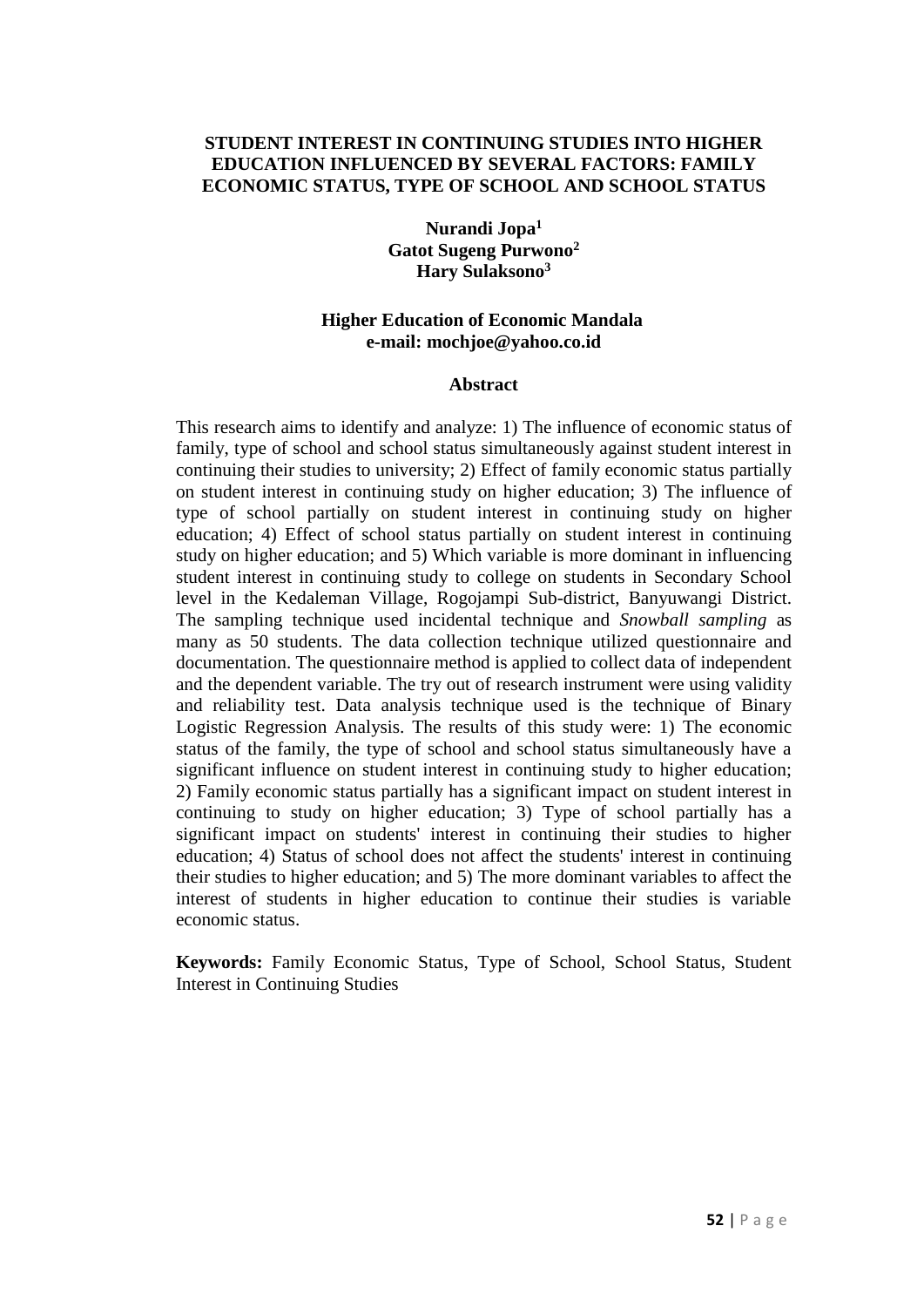#### **INTRODUCTION**

At the present time, the younger generations are required to have a high knowledge so that they are not left behind through the time. Every person must have a good quality in all aspects because the increasing demands and competitive work requires qualified human resources. Education is one way to improve human resources. With education a person will get a wide range of science such as pure and applied science. Education is basically a process to help people in developing themselves, so as to cope with any changes that occur in life.

According to Law No. 20 of 2003 on National Education System that "Secondary education in the form of Senior High School, Islamic High School, Vocational High School and Vocational Islamic High School or other equivalent form". The low perception of education is able to decrease the interest of the students who want to apply for college. Based on the observation of the students of vocational schools on the surrounding community, they expect after graduating in secondary vocational school they can directly having a job so it does not need to continue to pursue a higher education. In the opposite side, from the first the students at the senior high school project themself in order to continue their education to college because the school environment is conducive to proceed study. But there is still a possibility that students will prefer to work or do not continue their studies to university.

The students background is to be a separate consideration in reaching future goals. Sometimes school status also contributed as an obstruction for students to continue their studies. In accordance with Government Regulation No. 29 of 1990 on Secondary Education Article 13, about the difference of private and public schools that if public schools, all matters concerning the school would be regulated by the government, while private schools will be organized by community organizations and it is commonly in the form of a foundation, but must remain within the rules or standards of government. From here, students from public schools will be more motivated to continue the study because the environment will indirectly attract students willingness to continue their studies to university. It is a different matter with private school students. They sometimes had to get their information about the college, while the environment shows negative impact because most students who study at private schools are likely choose to work rather than continue their studies to university.

Another factor which can determine the success of someone's education is due to the economic status in the family environment. According Sugihartono (2007: 30) "Socio-economic status of parents can be seen from the level of their education, occupation, and income". Today, it is required a lot of scholarships offered by the government exclusively reserved for students from economically disadvantaged families, but they must also prepare loan fund for temporary living expenses while waiting for the process of receiving the scholarship. In order to continue to higher levels of education, it is required proper infrastructure and equipments, and to meet those all, funds are needed. Problem of funds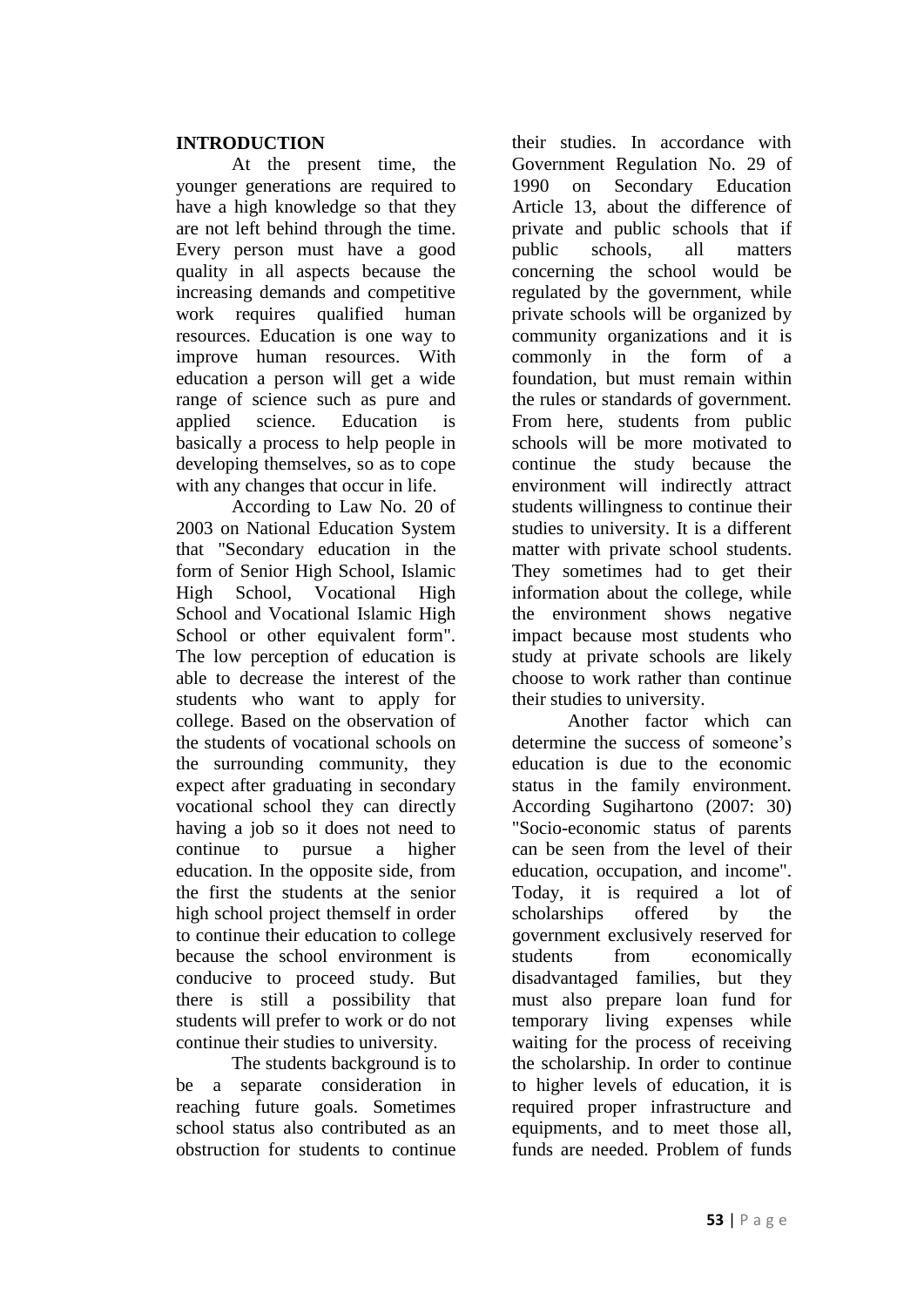availability to proceed the higher level education is closely related to the economic status in the family environment. It makes the economic status in the family environment become one of external factor about the emergence of interest in continuing education to a higher level.

Motivation of pursuing education to college needs to be grown on each of student. According Muhibin Syah (2000: 175) motivation to continue their studies to university means students interest to continue their studies to university that grow consciously amongst them. That motivation makes students give more attention to their preference college. Students who have an interest to pursue a higher education will have a sense of fun, attention. interest and willingness to work harder, so that they can compete with other students. That interest can grow on the perception of the students themselves about education.

The purpose of this study was to investigate and analyze: 1) The influence of family economic status, type of school and school status simultaneously on student interest in continuing to study higher education; 2) Effect of family economic status partially on student interest in continuing to study higher education; 3) The influence of school type partially on student interest in continuing to study higher education; 4) Effect of school status partially on student interest in continuing to study higher education; 5) The more dominant variable in influencing students' interest in continuing their studies to university.

## **RESEARCH METHODS**

The object of this study is the community of Kedaleman village, Rogojampi Sub-district of Banyuwangi District who is still active as students. The study lasted for 2 months started in November and December 2016. This study is specifically intended for students of class XII because they will be passed beforehand and have to choose either to work or college. The sampling technique was conducted in *Incidental technique* and *Snowball sampling*, and involved 50 students as the samples. This type of research is in the form of quantitative research due to dealing with numbers. Identification of variables in this study is structured into two independent variables in the form of family economic status, type of school and school status, as well as the dependent variable that students' interest in continuing their studies to<br>university. Methods of data university. Methods of data collection using a questionnaire and documentation. While the methods of data analysis in this study using Binary Logistic Regression Analysis.

## **RESULT ANALYSIS**

Based on the hypothesis, the research results are expected to show significant effect of family economic status, type of school and school status of the student's interest in continuing their studies to university.

Before analyzing the data, researchers conducted a test instrument to test the validity and reliability. After testing the instrument, the results show that all of the items on the questionnaire used were valid with the value of each item  $\alpha$  (0.100) and overall items were very reliable with a value of 0.808 which means that the level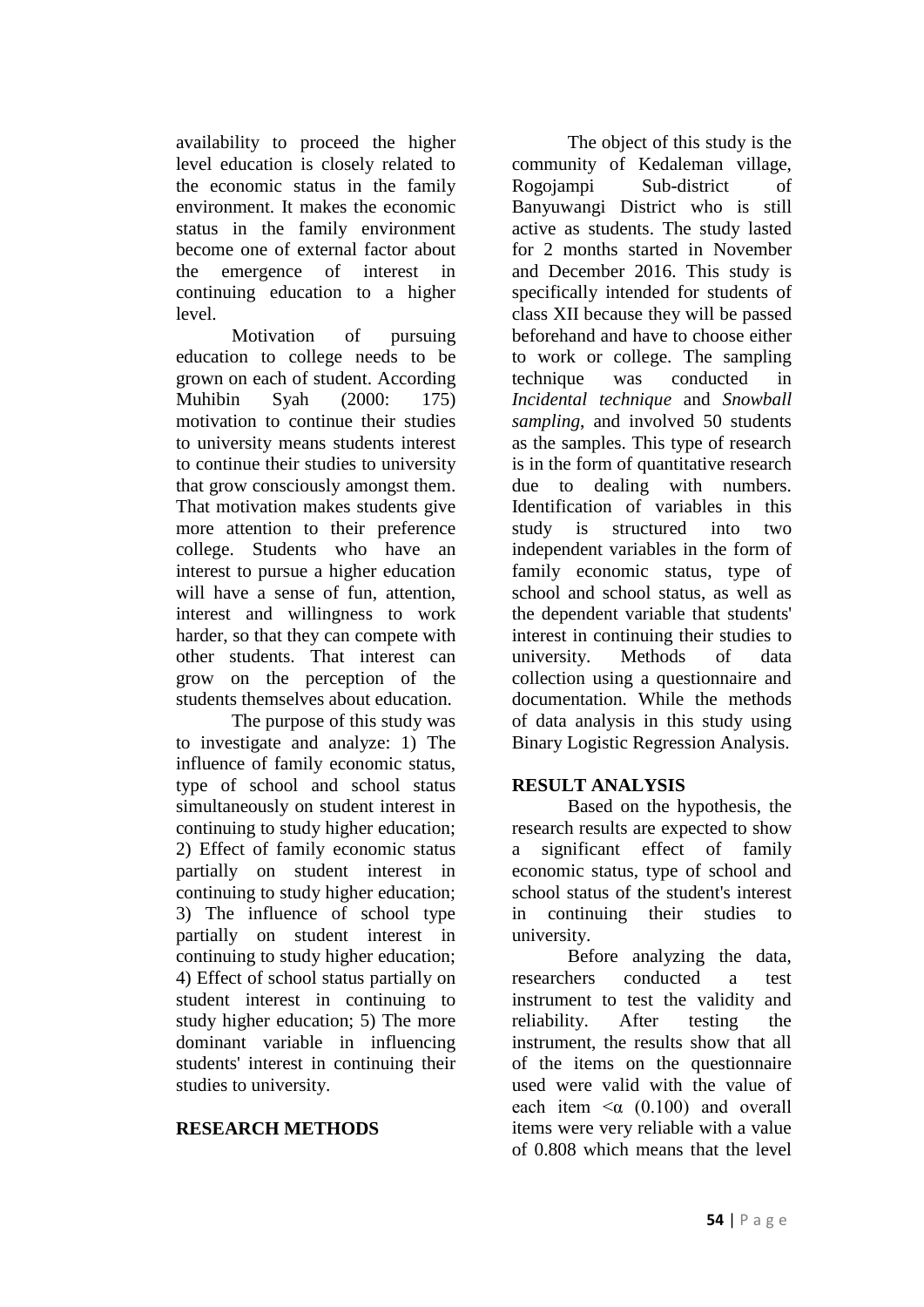of trust and reliability of the instrument indicates the consistencies of the items were very high.

It is done for data analysis, with the results as follows: 1) The economic status families, types of schools and school status simultaneously having a significant impact on students' interest in continuing their studies to university with p-valueChi-Square0.000  $\lt\alpha$ (0.05), so it rejects Ho and accepts H1 and the influence of independent variables on the dependent variable of 0.609 or 60.9%, while the remaining 39.1% is influenced by other variables outside of this study. 2) The economic status of families with the Sig. Wald  $\langle \alpha; (0.001) \rangle$ <0.05), so it rejects Ho and accepts H1, resulting in partial economic status has a significant impact on students' interest in continuing their studies to university. 3) Type of school with the Sig. Wald  $\leq \alpha$ ; (0.047 <0.05), so it rejects Ho and accepts H1, resulting in partial types of schools have a significant impact on students' interest in continuing their studies to university. 4) The status of the school with the Sig. Wald $>\alpha$ ;  $(0.300>0.05)$ , so it accepts Ho and rejects H1, resulting in partial school status had no effect on students' interest in continuing their studies to university. 5) For a more dominant variable is a variable economic status by looking at the largest value in the column Exp (B) is 0.755 or notice the smallest value in column Sig. Wald is 0.001.

## **INTERPRETATION**

Based on the research, it is found that variable of partial economic status has a significant impact on students' interest in continuing their studies to university. Results were in tune with some of the previous studies conducted by Nabila Kharisma and Lyna Latifah (2015), Khoerunisa Fitriany (2014), Sulistiyorini Nurhadiyanti (2014), and Nanik Suryani (2006) all of which are equally stated that the socioeconomic status of parents has a significant influence on the interest of continuing education to college. This means that the better the economic status of the family that owned by the parents, the more increase of the students interest to continue their studies to university.

the research also shows that partially variable types of schools have a significant impact on students' interest in continuing their studies to university. Results were in tune with some of the previous studies conducted by Khoerunisa Fitriani (2014), and Ayu Dwi Febriani (2015) were both equally declare that the type / school environment occupied by students has a significant impact on students' interest in continuing education to college. At theories which have been put forward that logically students who come from public schools would have been inclined to continue their education to college. While students from vocational schools tend to choose to work rather than continuing study. Research shows that students who come from public schools have more interest to continue their studies to university<br>than students from vocational than students from vocational schools.

Based on the research, it is found that variable of partial school status has no effect on students' interest in continuing their studies to university. Results were in line with the previous research conducted by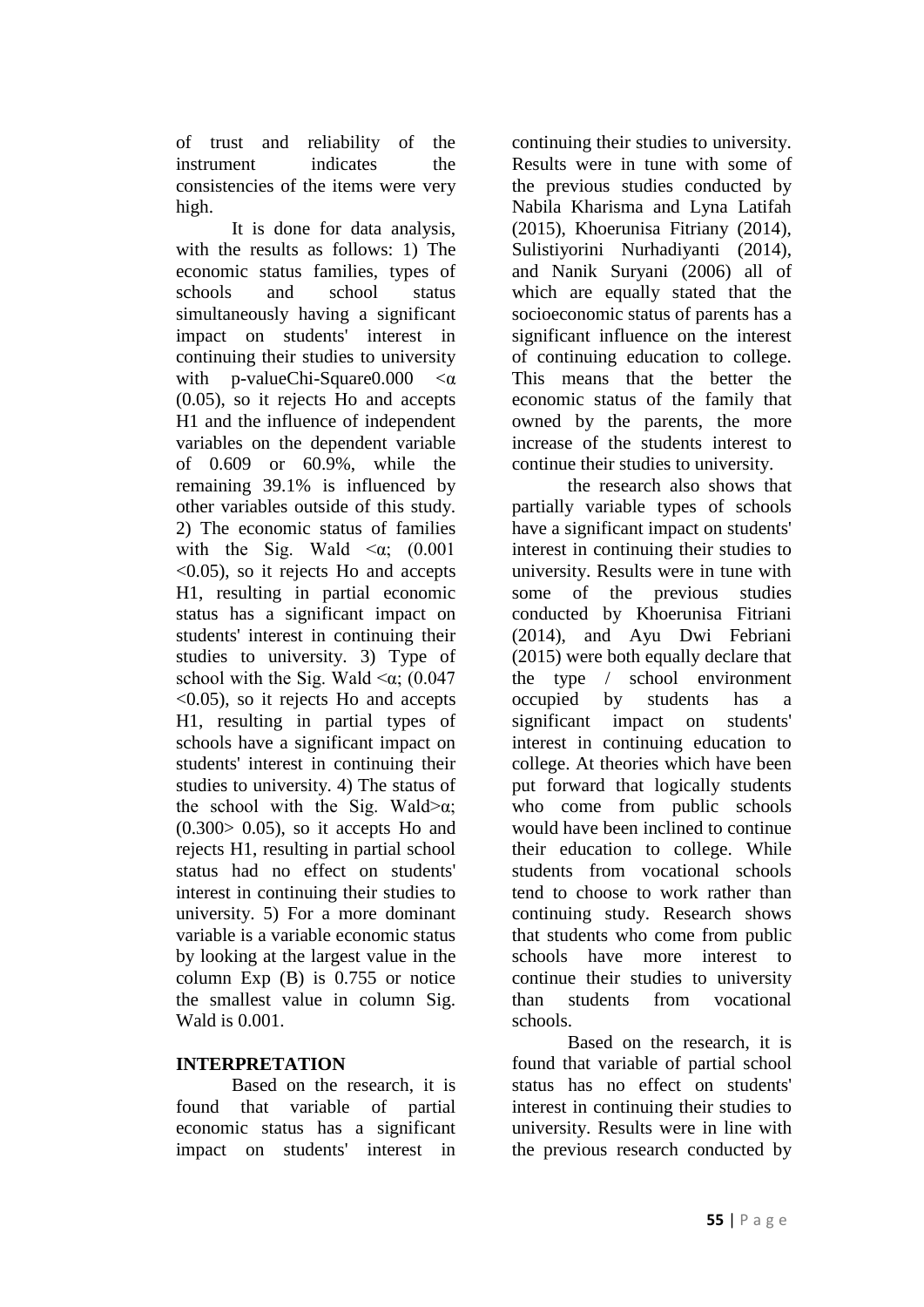Ayu Dwi Febriani (2015) which states that status does not affect the interest of the school to go to college, so students who attend public and private schools have the same probability to go to college. However, this study is contrary to research conducted by Ninuk Indriyanti, et al (2013), and Khoerunisa Fitriani (2014), which both are equally stated that the status of the school occupied by students have a significant impact on students' interest in continuing education to college. This means that difference kind of school which is public or private, cannot be used as a measure as evidence that students have an interest or not to continue their studies in college.

## **CONCLUSIONS**

Based on test results and statistical analysis, it can be concluded that there are simultaneously a significant difference between the economic status of the family, school type and status of the school to the student's interest in continuing to study at college on the students of secondary level education in the Kedaleman village, Rogojampi Sub-district, Banyuwangi District. There is partially a significant difference between the economic statuses of the student's interest in continuing their studies to university. There is partially a significant difference between the types of school toward students' interest in continuing to higher education study. But the school status variables has no partial effect on students' interest in continuing their studies to university. And among the independent variables, there is a more dominant variable in influencing students' interest to continue their studies to

higher education, which is variable of family economic status.

# **IMPLICATIONS**

Based on the conclusions obtained in this study, there are some recommendations and follow-up as follows:

- 1. All of the independent variable (X) has a simultaneous effect on the dependent variable (Y). Based on earlier theories, students who come from established families, study at public schools, and comes from the popular school (state) will be easier to continue their education to a higher level, because the facilities acquired by the students, ranging from special needs to common needs are very easy to be obtained by students in order to achieve their wish.
- 2. Students who come from families that have more established economies will be easier to continue their education rather than students who come from poor families. However, in reality, many students who come from poor families also have been successful in continuing their education to a higher level with the help of a scholarship either from the local government or central government.
- 3. Public school in this case a senior high school / islamic high school prefers their students to be able to continue their education to college because senior high school implements theories in learning so that students are more motivated to study at university. In contrast to the vocational school that prefers to implement practical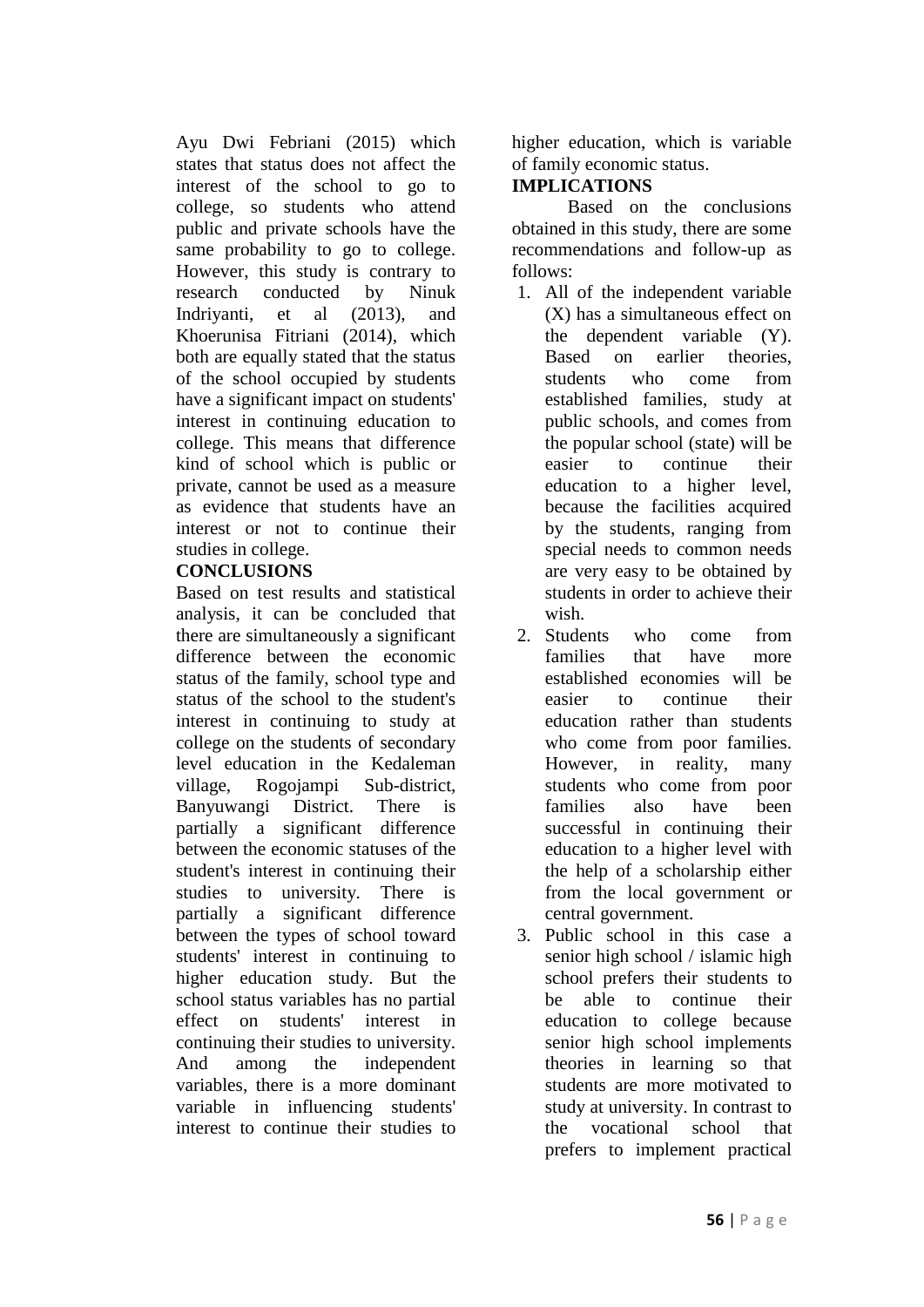activities so that after graduation the students can directly work.

- 4. Public Schools administered by the government, while private schools are managed by the foundation. So sometimes public schools are preferred by the government rather than private schools, which have less complete learning facilities rather than public schools. However, this study proves that students from public and private schools have equal opportunity in determining the students to continue their education to a higher level.
- 5. The more dominant variable in this study is the family's economic status variables (X1) which has a greater impact than other variables. In another study, family economic status variables are always have a relationship and influence on the interests of students on continuing to college.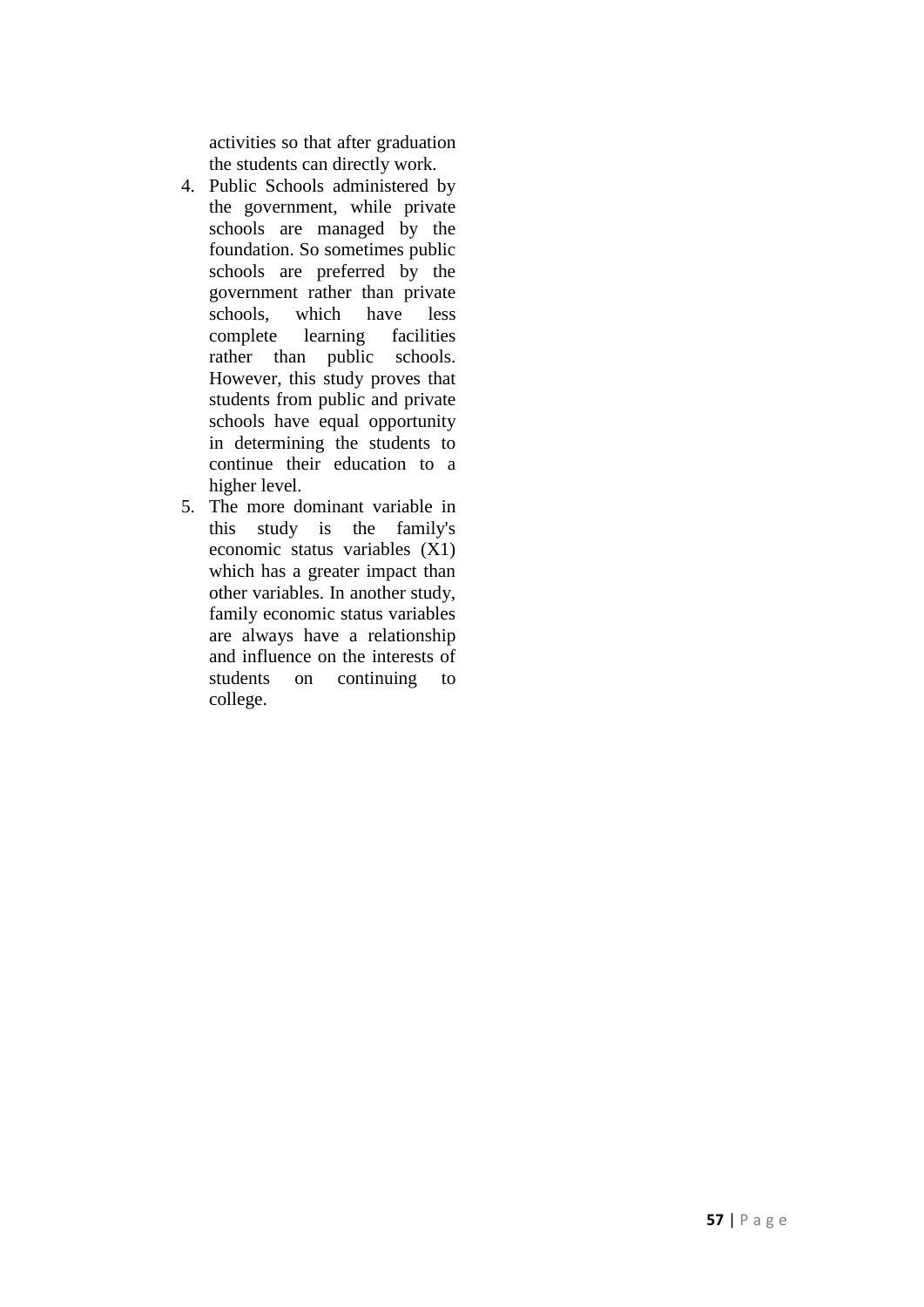#### **BIBLIOGRAPHY**

Adi Permana, Gina. 2010. *Community Economic Group.* Accessed through: [https://ginanjaradp.wordpress](https://ginanjaradp.wordpress.com/tag/golongan-ekonomi-masyarakat/) [.com/tag/golongan-ekonomi](https://ginanjaradp.wordpress.com/tag/golongan-ekonomi-masyarakat/)[masyarakat/](https://ginanjaradp.wordpress.com/tag/golongan-ekonomi-masyarakat/) on July 20, 2017

Agustina, Hilda. 2012. *Definition of Human ResourceManagement*.Access ed through: [http://hildaagustina.blogspot.](http://hildaagustina.blogspot.co.id/2012/01/pengertian-%20manajemen-sumber-daya.html) [co.id/2012/01/pengertian-](http://hildaagustina.blogspot.co.id/2012/01/pengertian-%20manajemen-sumber-daya.html) [source-daya.html](http://hildaagustina.blogspot.co.id/2012/01/pengertian-%20manajemen-sumber-daya.html)  [management](http://hildaagustina.blogspot.co.id/2012/01/pengertian-%20manajemen-sumber-daya.html) on October 1, 2016

- Algifari. 2013. *Regression Analysis Theory, Cases, and Solutions.* Yogyakarta: Yogyakarta **BPFE**
- Alvianto, Jonah. 2013. *Interest Students to College of Continuing Studies Background Judging from the Parent Education and Family Economic Status On Student Class XI IPS SMAN Colomadu Academic Year 2012/2013.* Research journal. Surakarta: Muhammadiyah University ofSurakarta
- Central Bureau of Statistics Banyuwangi. 2015.*District of Rogojampi in Figures.* Banyuwangi: BPSBanyuwangi
- Statistics AgencyBanyuwangi. 2016. *Regional Statistics 2016.*  Rogojampi District of Banyuwangi: BPS Banyuwangi
- Basu Swasta and Hani Handoko. 2014. *Analysis of Consumer Behavior MarketingManagement*.Yogy akarta: Yogyakarta BPFE
- Cipta Ginting. 2003. *Successful Learning at the University.* Accessed through: [http://zoetmeisje.doodlekit.co](http://zoetmeisje.doodlekit.com/blog/entry/3759364/sukses-belajar-di-universitas-) [m/blog/entry/3759364/sukses](http://zoetmeisje.doodlekit.com/blog/entry/3759364/sukses-belajar-di-universitas-) [-belajar-di-universitas-](http://zoetmeisje.doodlekit.com/blog/entry/3759364/sukses-belajar-di-universitas-) on July 21, 2017
- Dian Setyo Haryono and Herlambang Sigit Pramono. 2013. *Effects of Parenting Parents' Learning Achievement and Information College Of Continuing Interest to College Students N 2 Kebumen.* Research journal. Yogyakarta: Yogyakarta State University
- Dimyati Mahmud. 1989. *EducationalPsychology*.Jakar ta: Ministry of Education and Culture
- Febriani, Ayu Dwi. 2015. *Effect of Perception On Education, Environment Peers, Type of School and Educational Status Of Interest in Continuing Higher Education.* Research journal. Yogyakarta: Yogyakarta State University
- Gina Andanawari, Aden. 2010. *Factors Affecting Student Interest in Continuing Education to the College by Using Logistic Regression.* Thesis. Bogor Institute of Agriculture Bogor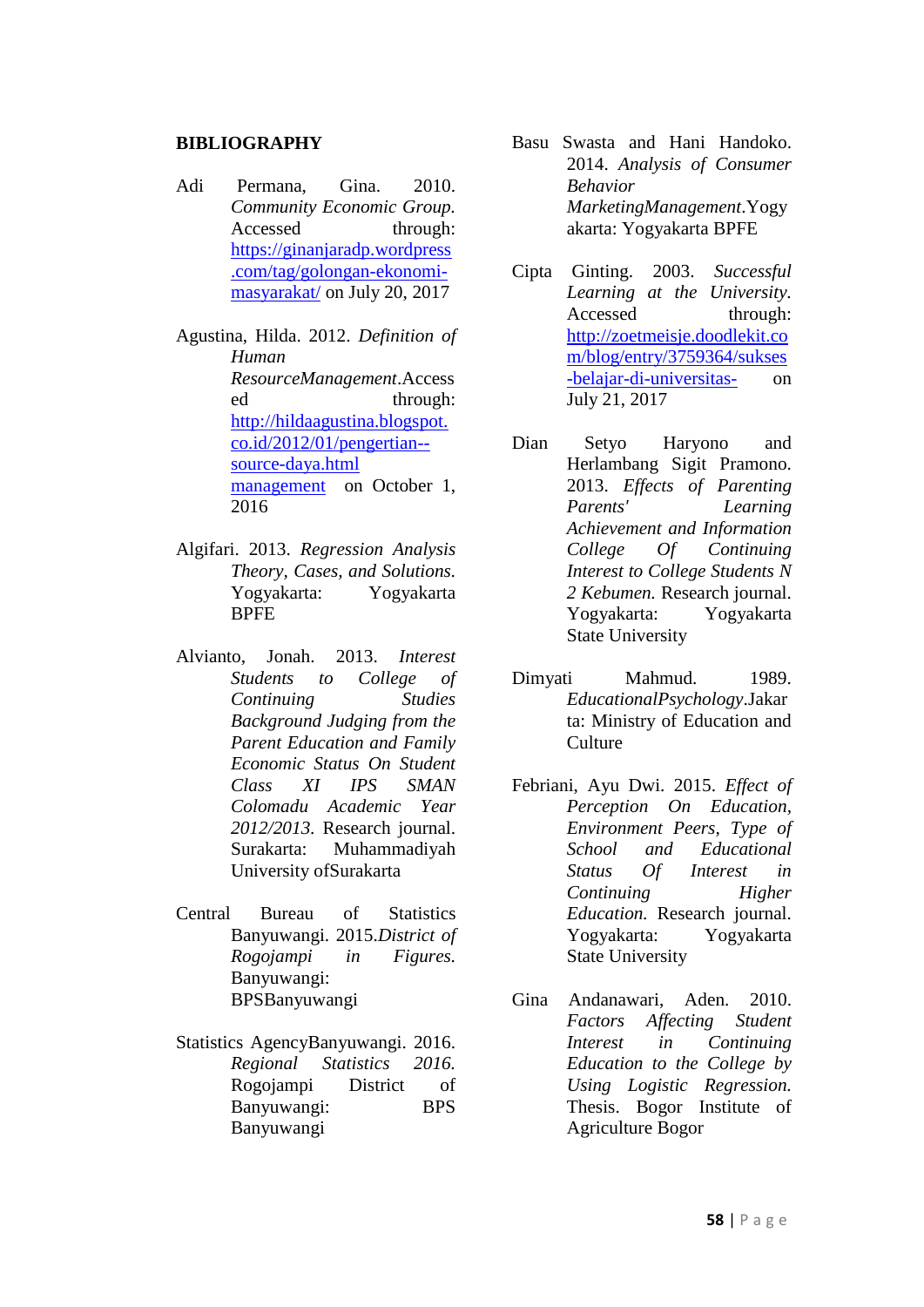Harjiyono, Priyo. *Books Work Research Methods Prof. Sugiyono.* Accessed through: [http://anotherorion.com/buku](http://anotherorion.com/buku-metode-penelitian-karya-prof-sugiyono/)[metode-penelitian-karya](http://anotherorion.com/buku-metode-penelitian-karya-prof-sugiyono/)[prof-sugiyono/](http://anotherorion.com/buku-metode-penelitian-karya-prof-sugiyono/) on October 1, 2016

Indriyanti, Ninuk, et al. 2013. *Factors Affecting Interest in Continuing Education to College Students of Class XII Accounting SMK 6 Surakarta.* Research journal. Surakarta: University Sebelas Maret of Surakarta

- Ministry of the Education and Culture. 2016. *Highlights of Education Year2015/2016.*Jakarta: Data and Statisticsof Education and Culture
- Ministryof the Education and Culture.2016. *Indonesia Educational Statisticsin*Brief.Jakarta: Data and Statistics of Education and Culture

Ministry of Research, Technology and Higher Education. 2015.*Annual Report,2015*.Accessed through [http://ristekdikti.go.id/inform](http://ristekdikti.go.id/informasi-publik/laporan-tahunan) [asi-publik/laporan-tahunan](http://ristekdikti.go.id/informasi-publik/laporan-tahunan) on October 1, 2016

Khoerunisa Fitriani. 2014. *Effect of Motivation, Achievement, Socioeconomic Status of Parents and School Environment against Interest in Continuing Education to College Students of Class XII Accounting SMK Negeri* 

*1Kendal*.Research journal. Semarang: Semarang State University

- Muhibin Syah. 2005. *Educational Psychology with NewApproach*.Bandung: Remaja Rosdakarya
- M. Alisuf Sabri. 2007. *Educational psychology.* Jakarta: Pedoman Ilmu Jaya
- M. Dalyono. 2005. *EducationalPsychology*.Jakar ta: Rineka Cipta
- Nabila Kharisma and Lyna Latifah. 2015. *Effect of Motivation, Achievement, Socioeconomic Status of Parents and Peers against Environmental Interests College of Continuing Education to Class XII on Accounting Skills Competency in SMK Se-Semarang in Academic Year2014/2015*.Research journal. Semarang: Semarang State University
- Nanik Suryani. 2006. *Influence of Social and Economic Conditions Motivation Parents to College of ContinuingEducation*.Researc h journal. Semarang: Semarang State University
- Nurhadiyanti, Sulistiyorini. 2014. *Effect of Motivation and Socio-Economic Status Parents against Interest in Continuing Studies into Higher Education.* Research journal. Yogyakarta: Yogyakarta State University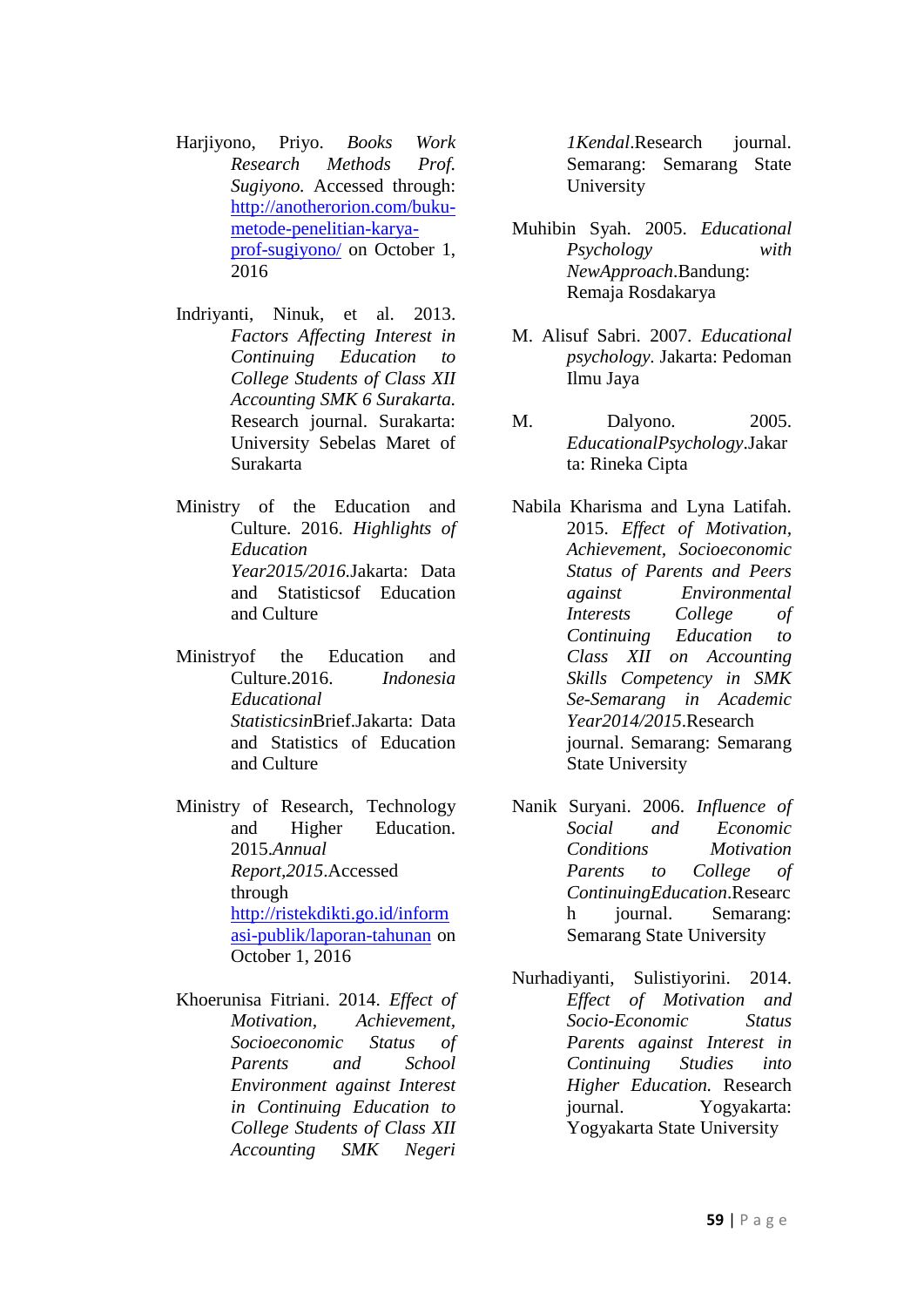- Nurjaman, Aditia. 2014. *Effect of Achievement, Parenting and Parents Against Interest Income Continuing to College Students of Class XI Computer Engineering and Networks Sedayu SMK 1 Academic Year 2013/2014.* Research journal. Yogyakarta: Yogyakarta State University
- Daughter Dance, Indriyani. 2015. *Effect of Motivation and Economic Status of Families against Interests Continuing Education toCollege*.Research journal. Yogyakarta: Yogyakarta State University
- Riadi, Muchlisin. 2016. *Definition and Functions of Human ResourceManagement*.Access ed through: [http://www.kajianpustaka.co](http://www.kajianpustaka.com/2016/02/pengertian-dan-fungsi-manajemen-sumber-daya-manusia.html) [m/2016/02/pengertian-dan](http://www.kajianpustaka.com/2016/02/pengertian-dan-fungsi-manajemen-sumber-daya-manusia.html)[fungsi-manajemen-sumber](http://www.kajianpustaka.com/2016/02/pengertian-dan-fungsi-manajemen-sumber-daya-manusia.html)[daya-manusia.html](http://www.kajianpustaka.com/2016/02/pengertian-dan-fungsi-manajemen-sumber-daya-manusia.html) on October 1, 2016
- Rokhimah, Siti. 2015. *Influence of Social Support and Self Efficacy against Interest in Continuing Education to College Students of SMAN 1 Tenggarong Seberang.* Research journal. Samarinda: University of Mulawarman

Setiawan, Nasrul. 2013. *The concept of Binary Logistic Regression / dichotomy.* Accessed through: [http://statistikceria.blogspot.c](http://statistikceria.blogspot.co.id/2013/01/konsep-regresi-logistik-biner-dikotomi.html) [o.id/2013/01/konsep-regresi](http://statistikceria.blogspot.co.id/2013/01/konsep-regresi-logistik-biner-dikotomi.html)[logistik-biner-dikotomi.html](http://statistikceria.blogspot.co.id/2013/01/konsep-regresi-logistik-biner-dikotomi.html) on October 1, 2016

- Slameto. 2010. *Learning and FactorsAffecting*.Jakarta: PT. Rineka Cipta
- Soetjiningsih. 2004. *Growth of Youth and ItsProblems*.Jakarta: Sagung Seto
- Sugihartono. 2007. *EducationalPsychology*.Yogy akarta: UNY Press
- Sugiyono. 2016. *Quantitative Research Methods, Qualitative and R & D.* Bandung: Alfabeta
- Suharsimi Arikunto. 2010. *Research Procedure A Practical Approach Revised Edition,2010*.Jakarta: PT. Rineka Cipta
- Sunarto, General Hartono. 2002. *Development ofStudents*.Jakarta: Rineka Cipta
- Tatik Suryani. 2008. *ConsumerBehavior*.Yogyakar ta: Graha Ilmu
- Thea, Addhin. 2013. *Research Methodology.* Accessed through: [http://addhintheas.blogspot.co](http://addhintheas.blogspot.co.id/2013/04/metode-survei-dalam-penelitian.html) [.id/2013/04/metode-survei](http://addhintheas.blogspot.co.id/2013/04/metode-survei-dalam-penelitian.html)[dalam-penelitian.html](http://addhintheas.blogspot.co.id/2013/04/metode-survei-dalam-penelitian.html) on July 20, 2017
- Viorina Puspariani and Nur Kholis. 2012. *Influence of Learning Environment, Achievement Motivation and Learning Achievement Of interest to the College of Continuing Studies.* Research journal.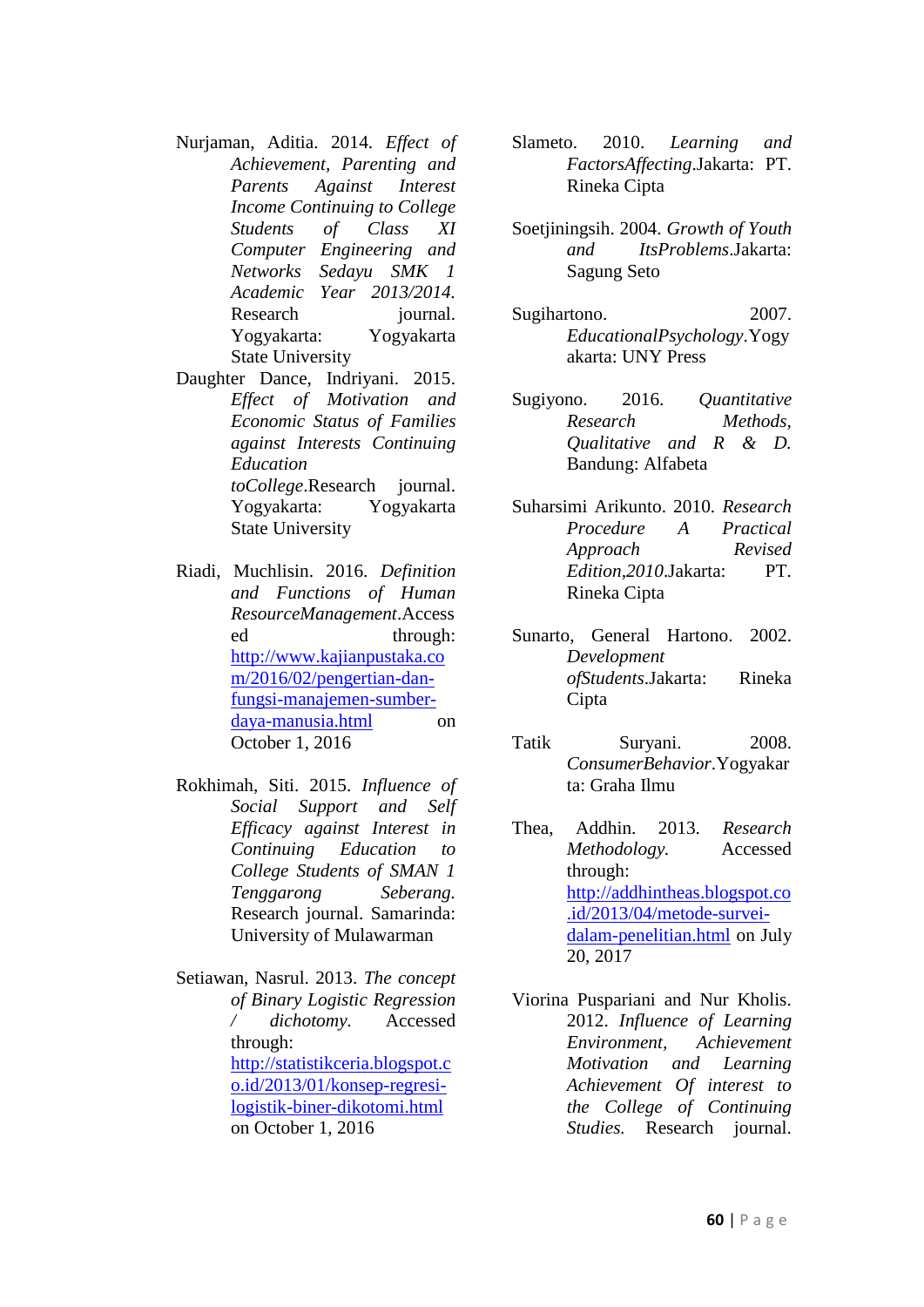Yogyakarta: Yogyakarta State University